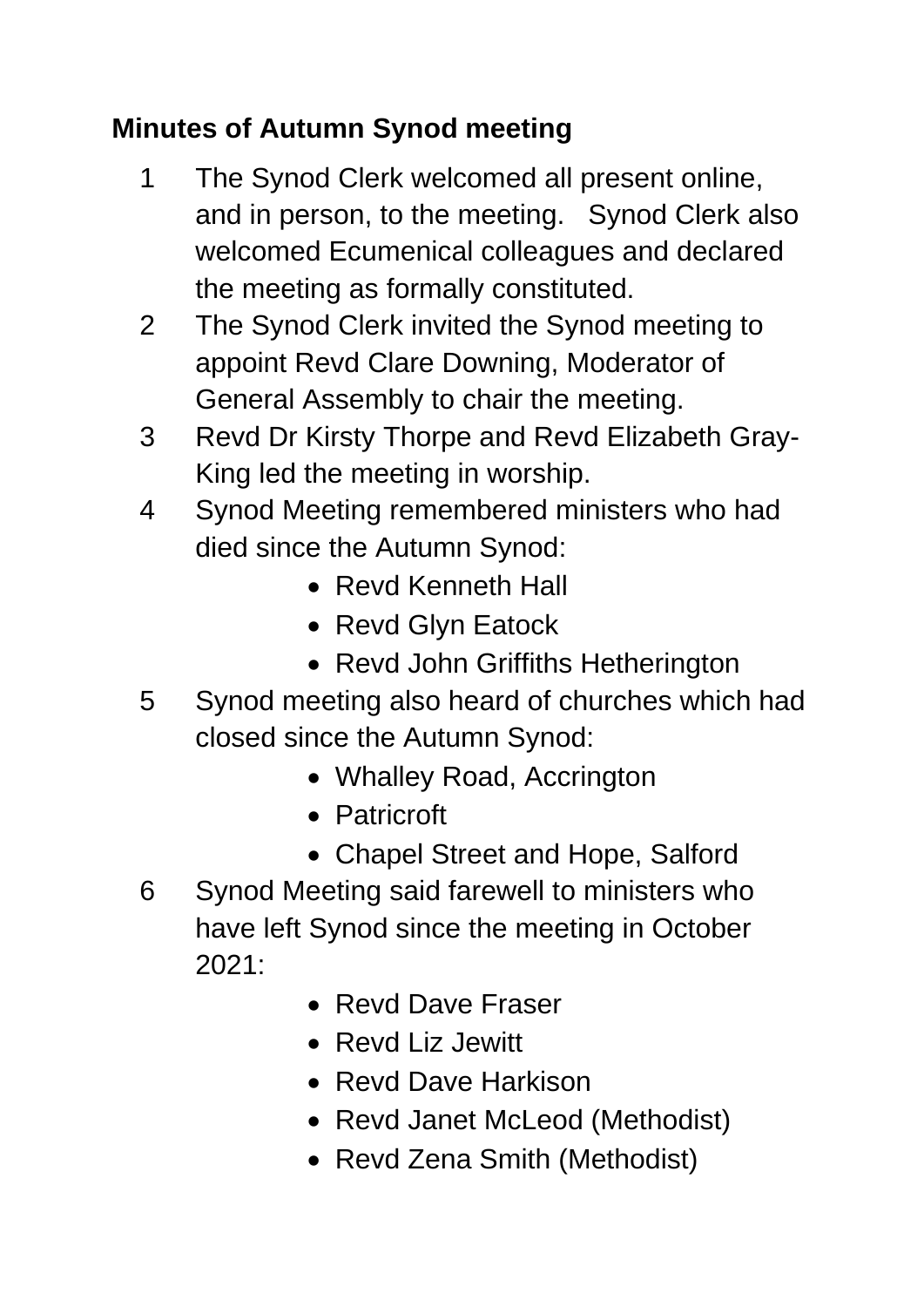- 7 Synod Meeting welcomed two new ministers to Synod:
	- Revd Jonnie Hill
	- Revd Adam Woodhouse
- 8 The Minutes of the meeting of 17<sup>th</sup> April 2021 were agreed
- 9 The Synod Clerk presented the Executive Report, which incorporated reports from the Executive and Pastoral Committees. Resolution 1 was moved as follows:

**Synod Meeting concurs with the appointments of Derek Estill as Convenor of Lancashire Area Pastoral Committee until Autumn Synod 2022, and Ken Snaith as Lancashire Area Lay Preaching Commissioner**

Resolution 1 was carried with 0 votes against.

10 Resolution 2 was moved as follows:

# **Synod extends Rev Dr Marion Tugwood's term as Synod Pastoral Convenor until Spring Synod 2022**

Resolution 2 was carried with 1 vote against

11 Revd Dr Lesley Husselbee addressed Synod in relation to the work being undertaken by the Facilitation Group. Some questions from the floor were answered by Revd Elizabeth Gray-King, who confirmed that the questions being asked by the Group are intended to provide an opportunity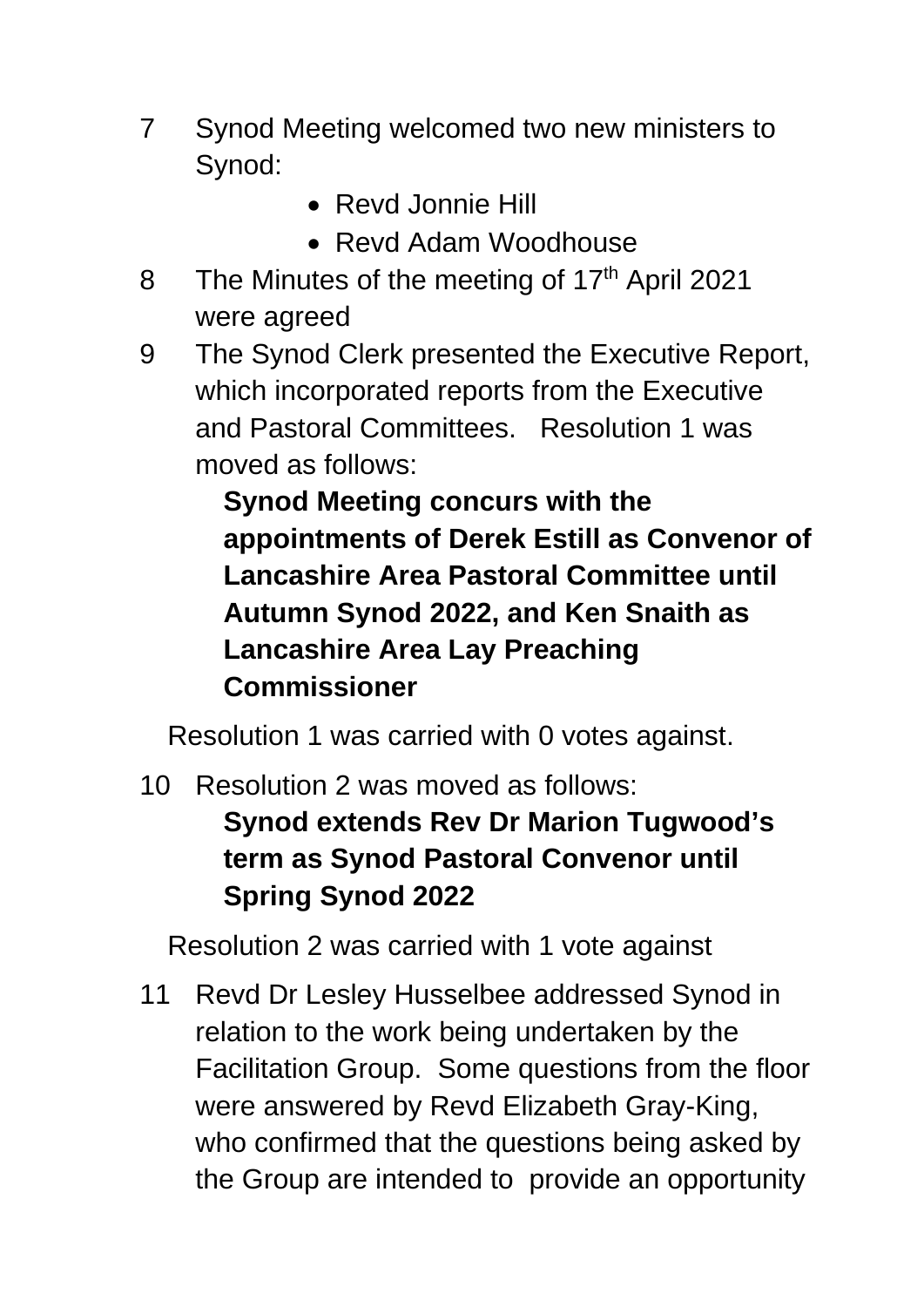for all opinions and comments to be aired. The process for analysis of the responses will feedback to Synod. Resolution 3 was moved as follows:

**Synod meeting welcomes this work and is looking forward to sharing in the report from the Facilitation Group. The outcome of the consultation will make an important contribution to our thinking and to the decisions which Synod will need to take about its future.**

- 12 Resolution 3 was carried with 0 votes against
- 13 Revd Mike Walsh addressed Synod regarding the Renewed Beginnings programme.
- 14 Jean Mullineux, Chair of Trust, presented the Resources and Trust Committee reports, particularly addressing the proposed action to be taken by North Western Synod in response to the deficit of the Ministers' Pension Fund.
- 15 Resolution 4 was put to the meeting:

**The North Western Synod recognises that the extra prudence now required in the valuation of the Ministers' Pension Fund ('MPF') has created a substantial deficit in that Fund; and acknowledges that, although the United Reformed Church Trust Ltd ('URC Trust') on behalf of the United Reformed Church has an obligation to meet the deficit on the MPF, it does not have the**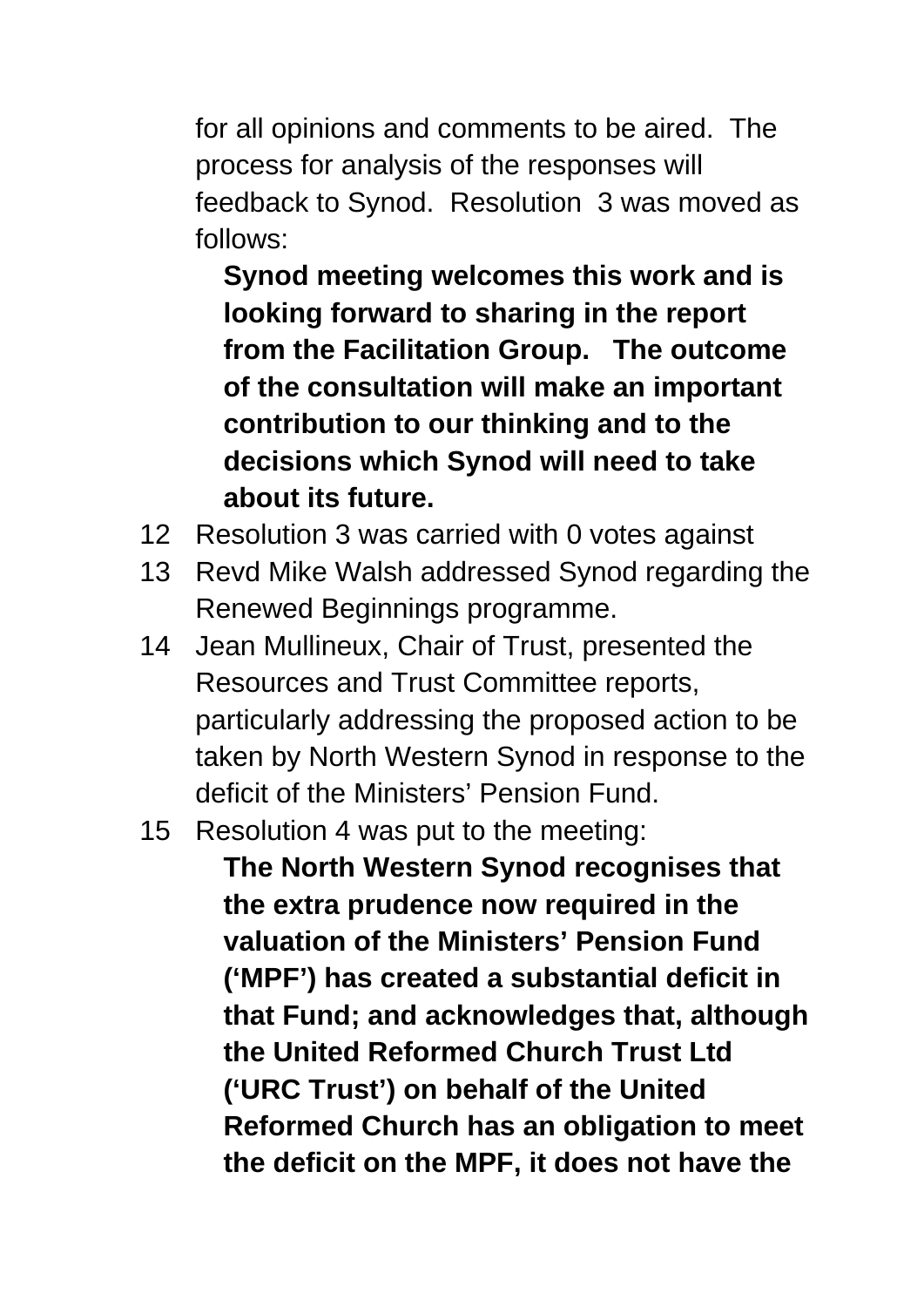### **resources to do this on its own and that this challenge requires a URC family solution.**

Resolution 4 was passed with 0 votes against

16 Lawrence Heath-Moore, Mission Mentor for Central Area, sought assurance that support would be provided to ministers who might face challenges as a result of these difficulties with the Ministers' pensions. Revd John Piper confirmed that pastoral care to those affected is a high priority through this process. Giles Robinson sought clarification that these resolutions dealt only with the contributions which North Western Synod were making, as part of the whole denomination's response.

#### 17 Resolution 5 was moved:

**The Synod notes that as part of a collective agreement across the URC Family, the Directors of the URC (NW Province) Trust intend to agree to make payments totalling £550,000 to the URC Trust for the sole purpose of funding the pensions of ministers and church related community workers in the period to 31st December 2024, and to make a provisional offer to the URC Trust of £640,000 over the period to 31st December 2030 noting that these amounts will only be asked for if**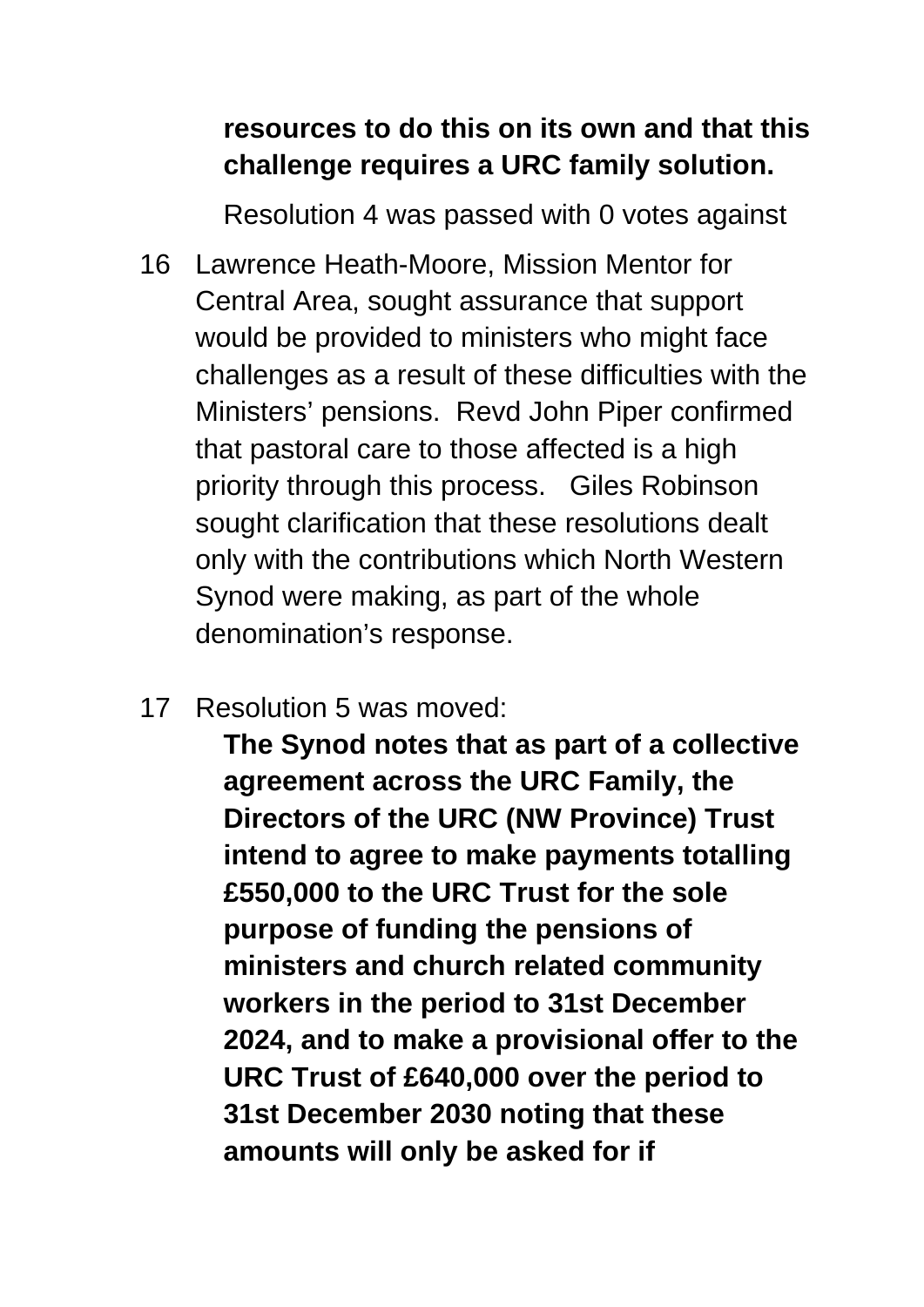**subsequent actuarial valuations of the MPF demonstrate that these are necessary: The Synod notes that any of these funds that are ultimately not required for this purpose will be returned**

- 18 Resolution 5 was passed with 0 votes against
- **19** Mike Hart, Synod Treasurer, presented the Finance Report.
- **20** Resolution 6 was moved: **Synod notes and adopts the recommendations contained within the Finance Report.**
- 21 Resolution 6 was passed with 0 votes against
- 22 Mal Breeze (CRCW in Lancashire East Missional Partnership) proposed that the Synod Clerk sends a letter of support to the General Secretary of the Presbyterian Church of Taiwan in light of the current situation. Revd Elizabeth Gray-King offered a pray for peace, patience, truth and justice in Taiwan.
- 23 The Synod Clerk, on behalf of Synod, thanked Jean Mullineux for her years of service as Chair of Trust and made a presentation of thanks to her.
- 24 The Synod Clerk, on behalf of Synod thanked Angela Bogg for her years of service on a number of Committees and made a presentation of thanks to her.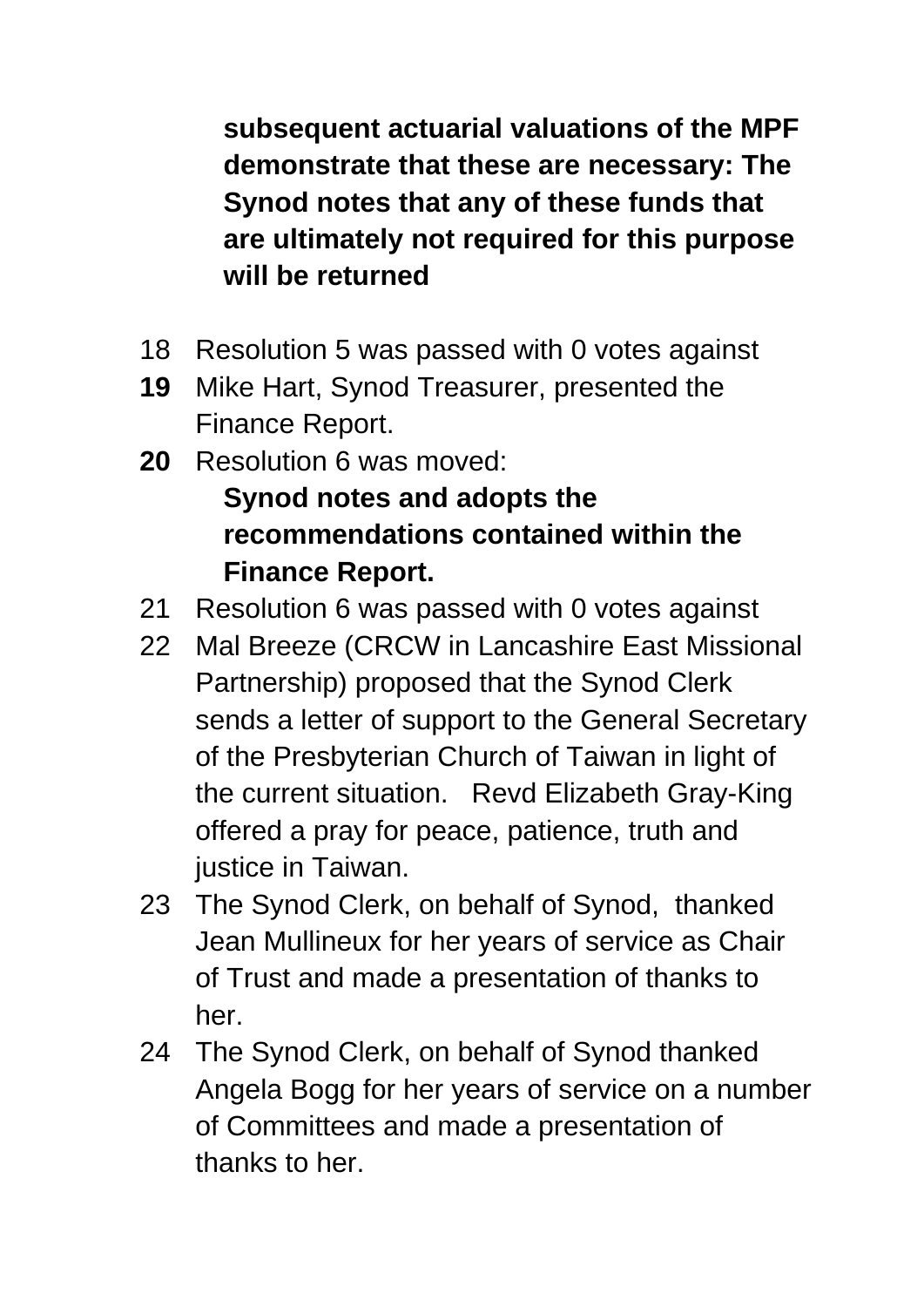25 The Synod Clerk welcomed Aftab Mughal and Fozia Aftab as Racial Justice and Intercultural Advocates, and Aftab, additionally, as the North Western Synod Representative to General Assembly Mission Committee, and moved the resolution as follows:

> **Synod appoints Aftab Mughal and Fozia Aftab as Racial Justice and Cultural Advocates and further nominates Aftab Mughal as the North Western Synod Representative to General Assembly Mission Committee.**

- 26 Resolution 8 was passed with 0 votes against
- 27 Welcomes also expressed to Lawrence Heath-Moore as Central Area Mission Mentor and Revd Dr Rob Hoch as Learning and Training Mentor; and to Professor Christopher Whitehead as Chair Elect to the Trust Committee and to begin his term of office in March 2022.
- 28 A video presentation on Eco issues was made, following which Revd Kate Gray addressed Synod before Resolution 7 was moved:

### **Synod Meeting accepts and adopts the Synod Environmental Policy**

- 29 Resolution 7 was passed with 0 votes against
- 30 Julie Rafferty, Synod Safeguarding Officer, presented the Safeguarding Report.
- 31 The Synod Clerk presented Margery Pitcher as Locally Accredited Lay Preacher and Christopher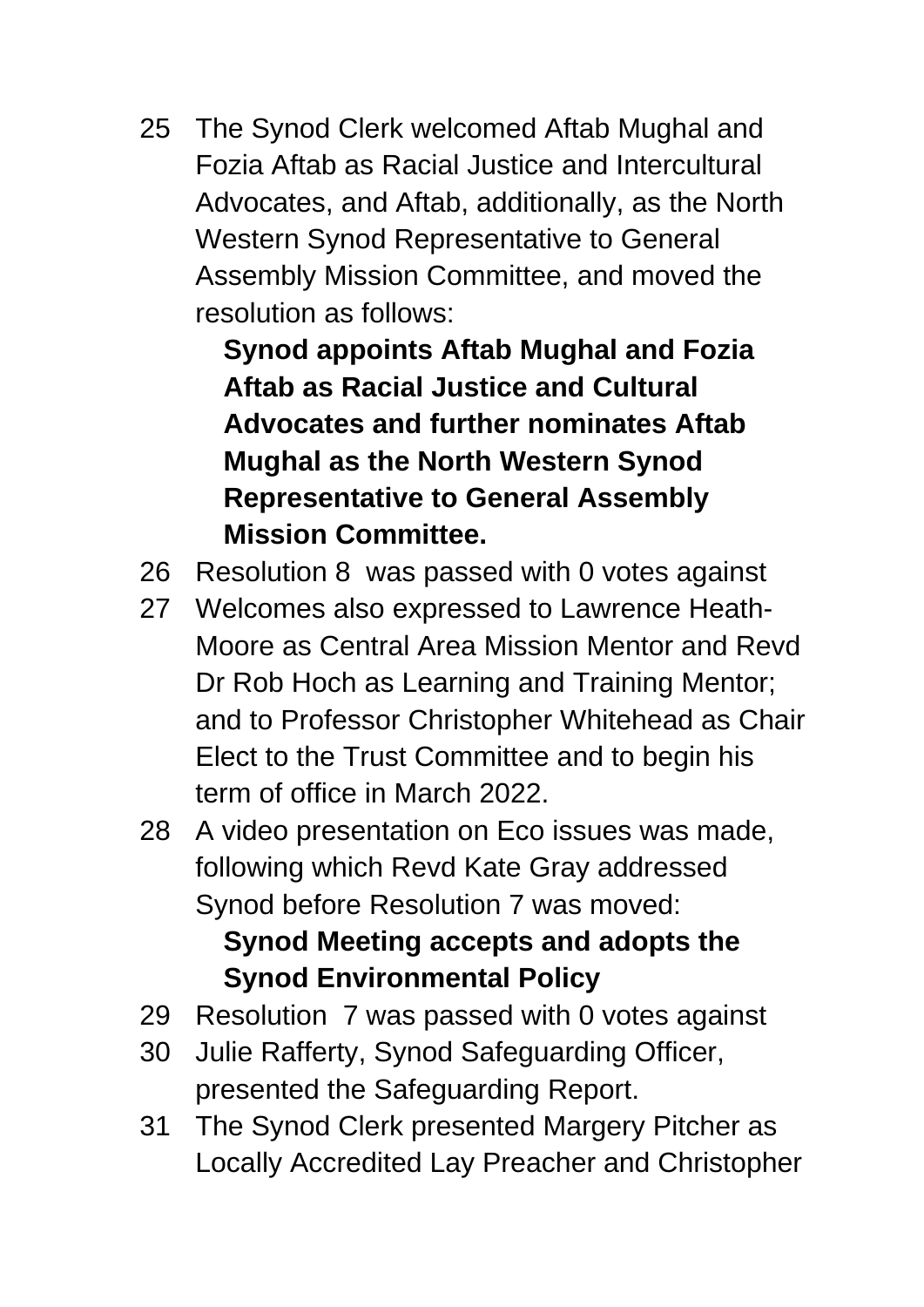Whitehead as Nationally Accredited lay Preacher; Christine Holmes and Ann Gill had also achieved Locally Accredited Lay Preacher status and will be presented with their certificates on another occasion.

- 32 The Synod Clerk sent congratulations, on behalf of Synod, to Revd Anthony Burnham and Revd Margery Ayton for 60 years since Ordination and to Revd Donald Firth and Revd Brenda Willis for 40 years service since Ordination.
- 33 The Moderator thanked Wilmslow church for hosting the meeting and offering hospitality; Synod Executive for their work over the past months; Revd Elizabeth Gray-King for her work as Synod Pastor, to the Synod office staff and to the Tech Team who have enabled the meeting to take place.
- 34 Synod meeting expressed thanks to Revd Clare Downing for chairing the meeting, and for her support for North Western Synod over recent months.
- 35 Revd Kirsty Thorpe and Revd Elizabeth Gray-King led the meeting in closing worship.
- 36 The meeting was adjourned until 19<sup>th</sup> March 2022.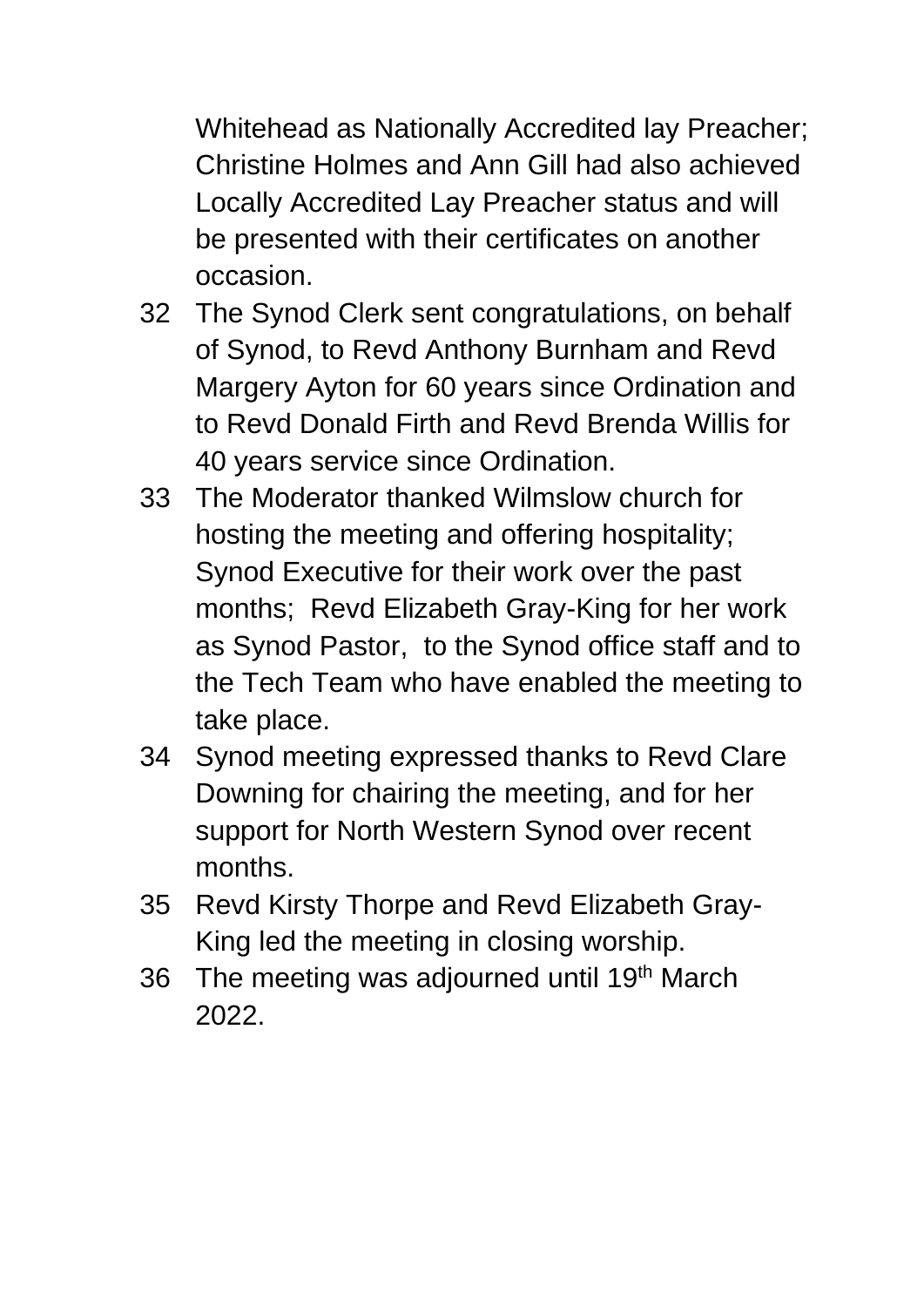## **Minutes of Extraordinary Synod Meeting on 18th January 2022 via Zoom**

- **1** Synod was invited to formally agree that Revd Clare Downing, Moderator of General Assembly, should chair this meeting, and this was passed unanimously.
- **2** Revd Clare Downing led the meeting in an opening prayer
- **3** The meeting was formally constituted.
- **4** The Synod Clerk presented the report for the proposal for a Nominations Committee, and moved the following resolution:

# **Resolution 1: Synod agrees to the creation of a Nominations Committee**

- **5** Resolution 1 was carried with 0 votes against.
- **6** The Synod Clerk was able to advise Synod that Revd Ruth Wollaston had agreed to chair the Nominations Committee, and a further resolution was introduced and presented to Synod:

# **Resolution 1a:Synod appoints the Revd Ruth Wollaston as convenor of the Nominations Committee**

- **7** Resolution 1a was passed with 0 votes against
- **8** Revd Martyn Coe presented the report proposing the reforming of the Mission and Discipleship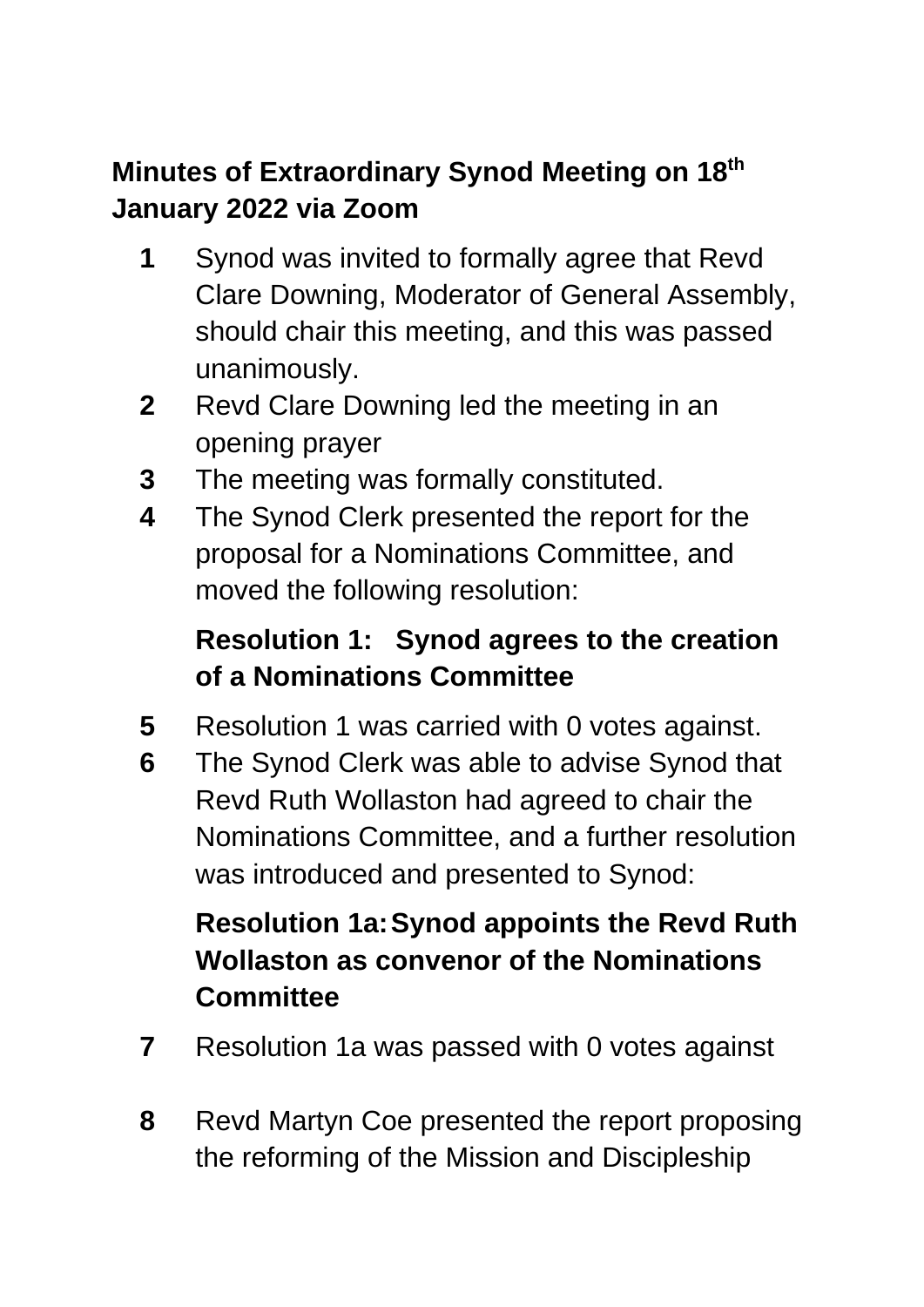Committee by creating a Network and Steering Group.

**9** Questions concerning the nomenclature of the Network and Steering Group were aired, and an amendment to the Resolution was proposed by Revd John Piper, seconded by Revd Mike Walsh and accepted by Revd Martyn Coe regarding the wording of the Resolution. As amended, the following resolution was presented:

**Resolution 2: Synod agrees to revive the work of the Mission and Discipleship Committee by the formation of a Mission and Discipleship Network and Steering Group.**

- **10** Resolution 2 was passed with 1 vote against
- **11** A further resolution was presented, having changed the reference to 'Chair' in the resolution to 'Convenor':

**Resolution 3 Synod agrees to the appointment of Revd Richard Bradley as convenor of the Mission and Discipleship Network and Steering Group initially until Autumn Synod Meeting 2023**

- **12** Resolution 3 was passed with 0 votes against
- **13** The Synod Clerk presented the intention that the Communications committee is boosted in membership and redoubles its efforts in streamlining communication within and across Synod.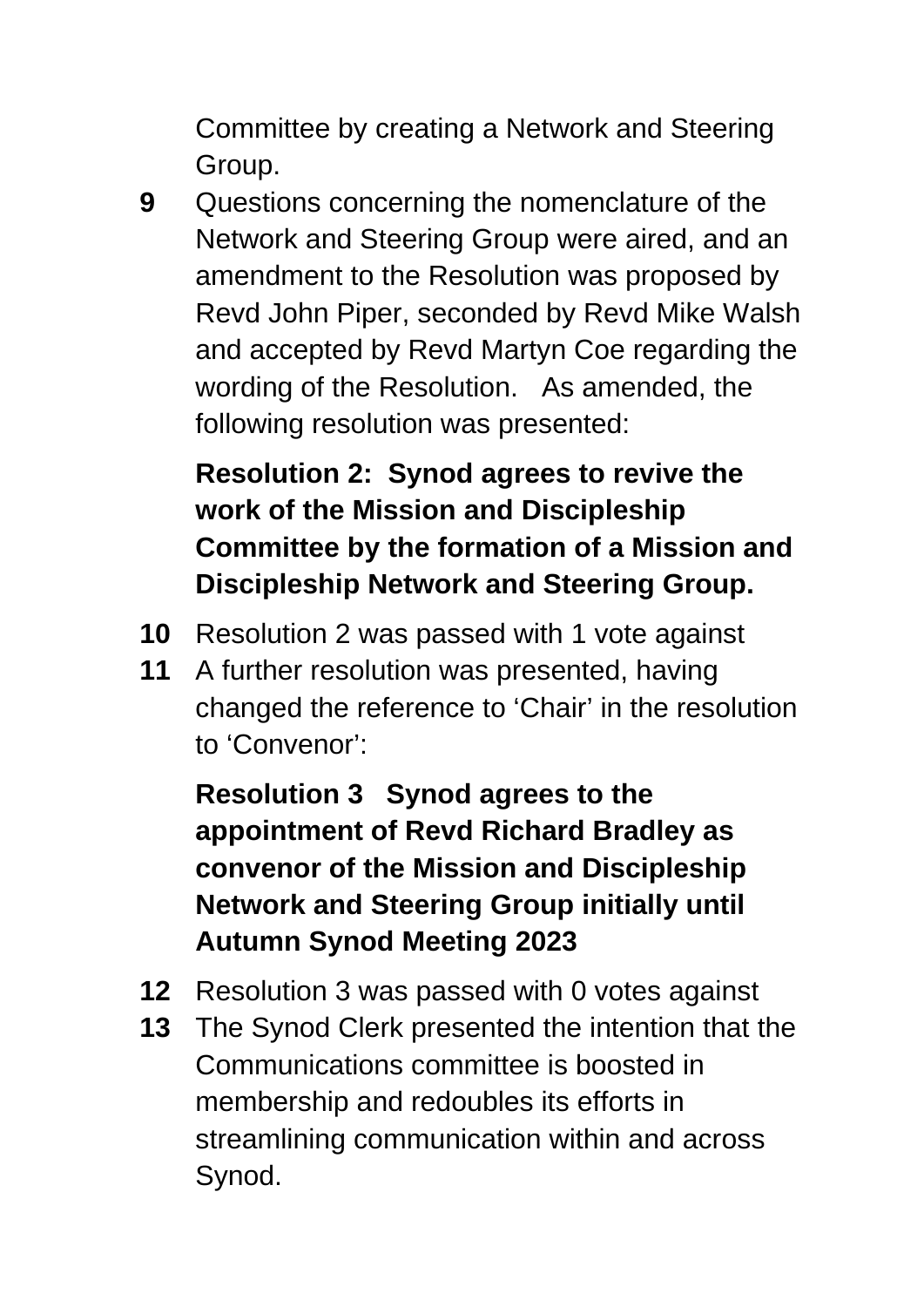- **14** Revd Elizabeth Gray-King presented the proposal for the appointment of a Deputy Synod Clerk to support the work of the Synod during this current period.
- **15** Some questions concerning the financial implications of staffing costs and staff structures were raised, and the Synod Treasurer confirmed that the costs would come from Synod reserves.
- **16** It was recognized that this was a fixed term appointment, reflecting the current absence of a Synod Moderator.
- **17** Revd Elizabeth Gray-King moved the resolution:

# **Resolution 4: Synod agrees to the appointment of a Deputy Synod Clerk for a fixed period of two years**

- **18** Resolution 4 was passed with 0 votes against
- **19** The Synod Clerk presented a proposal that a review be conducted regarding the post and role of Synod Pastoral Convenor during its vacancy.
- **20** The Synod Clerk moved the resolution:

**Resolution 5: Synod agrees to appoint Derek Estill to convene and chair a review of the post of Synod Pastoral Convenor, expecting to report to the Spring 2022 Synod Meeting.**

- **21** Resolution 5 was passed with 0 votes against
- **22** The Synod Clerk presented the proposed appointment of a new convenor for Central Area Pastoral Committee, following the current